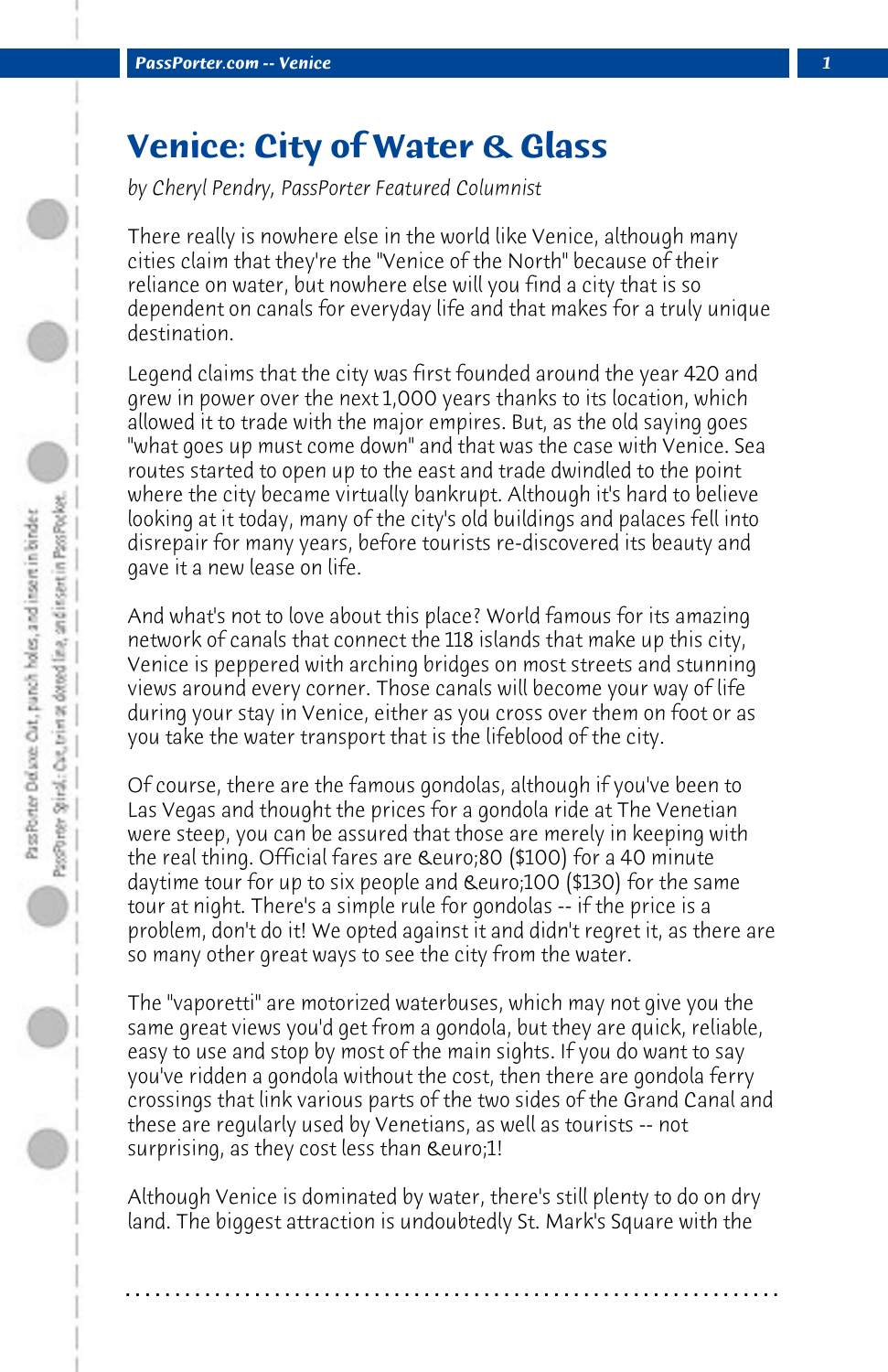PassPorter Spiral: Car, trim at dotted line, and insert in PassPocket. PassPorter Delaxe: Cut, panch holes, and insert in binder

impressive Doge's Palace and the beautiful Campanile, both of which will be familiar to Disney visitors, so much so that when we first arrived by vaporetti in the city, I couldn't help but exclaim "it's just like Epcot!"

It isn't -- for starters, Disney's Campanile tower so far hasn't crumbled to dust and then been rebuilt. Around since 1514, Venetians got a rude awakening in July 1902 when the whole thing subsided into a heap of bricks and debris. Miraculously, none of the other historic buildings nearby were damaged and it was rebuilt over the next 10 years exactly as it had been. Today an elevator whisks you to the top of the tower for some superb views.

Part of that view is the rest of St. Mark's Square, home to the Basilica di San Marco, which must rank as one of the world's most intricate buildings. The longer you look at the mosaics on the exterior, the more you notice. Inside is just as impressive, with more mosaics covering the walls and domes. It's estimated these took around 600 years to put together. The interior of the neighboring Doge's Palace is just as stunning. This really is how the other half lived and the extravagance here has to be seen to be believed. It's almost impossible to tour this place and leave with your jaw intact!

Unfortunately, statistics suggest that this is the only part of Venice that most visitors see. Of the 14 million people who come here annually, around 80% stay for less than eight hours, which seems criminal when you consider everything else there is to see here.

Fancy a waterfront walk? Then head for the Riva degli Schiavoni. This will give you a superb view of the original Bridge of Sighs -- and although it's been reproduced around the world, the original is still the best! Another bridge not to miss is the Rialto Bridge - it's a great place to watch the world on the water below you go by. The nearby market is also well worth checking out with some superb locally produced food.

If you love art and want to see how life used to be in Venice, then the Ca' d'Oro -- the House of Gold -- should be on your list. Its elaborate façade is easy to spot from the Grand Canal, and inside you can visit an art gallery on the first and second floors and get a taste of life in an old palace on the ground floor.

Across the water from St. Mark's Square is San Giorgio Maggiore Island that's home to a beautiful church of the same name. Both the church and the vaporetti ride there and back offer stunning picture postcard views towards St. Mark's Square.

While in Venice, don't miss the Lagoon Islands and especially the glass

**. . . . . . . . . . . . . . . . . . . . . . . . . . . . . . . . . . . . . . . . . . . . . . . . . . . . . . . . . . . . . . . . . .**